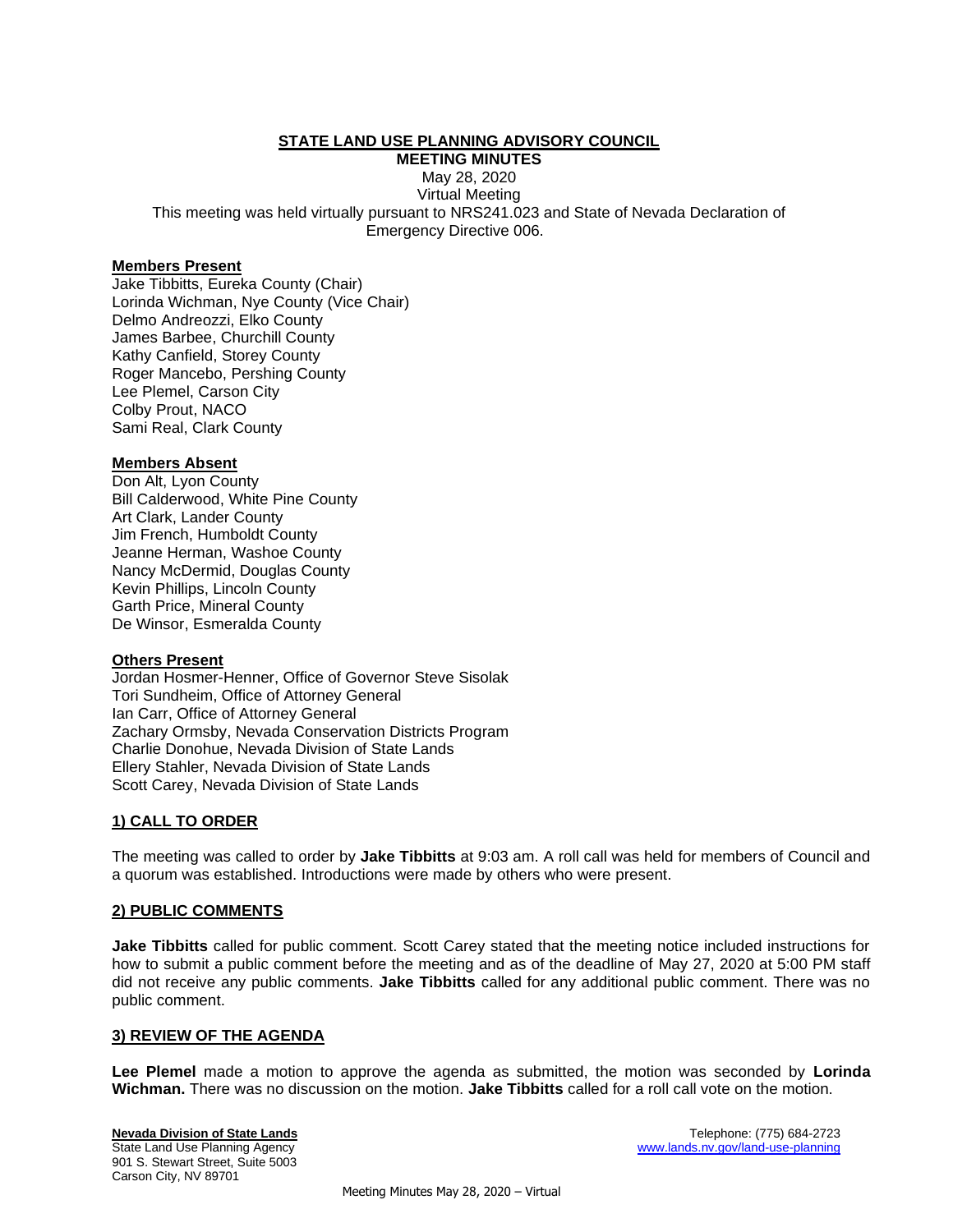AYES: Jake Tibbitts, Lorinda Wichman, Delmo Andreozzi, James Barbee, Kathy Canfield, Roger Mancebo, Lee Plemel, Sami Real.

NAYS: None

## **4) APPROVAL OF MINUTES**

**Jake Tibbitts** pointed out several errors within the January 17, 2020 SLUPAC meeting minutes. Jake stated that the spelling of Tori Sundheim was incorrect is several places with the "d" missing in Sundheim.

**Delmo Andreozzi** made a motion to approve the January 17, 2020 SLUPAC meeting minutes with the corrections as outlined by Jake Tibbitts. The motion was seconded by **Roger Mancebo.** 

There was no discussion on the motion. **Jake Tibbitts** called for a roll call vote on the motion.

AYES: Jake Tibbitts, Lorinda Wichman, Delmo Andreozzi, James Barbee, Kathy Canfield, Roger Mancebo, Lee Plemel, Sami Real.

NAYS: None

#### **5) REVIEW OF SLUPAC POWERS & DUTIES**

Scott Carey with the Division of State Lands provided the Council with a **[PowerPoint presentation](http://lands.nv.gov/uploads/documents/SLUPAC_Legisative_History_and_Intent.pdf)** that provided an overview of the legislative history and intent of SLUPAC. Scott stated that in the late 1960's states created planning agencies as a way to better align state budgets with program & agency objectives. He stated that in 1973, the Nevada Legislature approved AB 233, the Land Use Planning Act which created the State Land Use Planning Agency and SLUPAC. He further stated that the main objectives of the law were to; better coordinate state and local government land use planning efforts, coordinate and analyze Federal land management decisions & withdrawals, and protect areas of critical environmental concern.

Scott provided the Council with an overview of the original composition of SLUPAC as outlined in the Land Use Planning Act of 1973. He stated that originally the act outlined that the Governor would appoint to SLUPAC one member from each county and that members must represent urban and rural areas of state. He further stated that original law stated that SLUPAC may include members from each county who are representatives from the county, an incorporated city, or a regional planning commission. He stated that in 1975 the State Land Use Planning Agency was established as part of the Department of Conservation and Natural Resources and was absorbed into the Division of State Lands.

Scott stated that in 1977 there was a major reform by the Legislature to the State Land Use Planning Act of 1973 though the approval of SB 212. He stated that this bill added in many of the powers and duties that SLUPAC has today including local government planning support functions, designating state areas of critical environmental concern, and resolving local government land use inconsistencies. He stated that when the bill was heard in committee, Senator Joe Neal from Clark County suggested adding in the power for SLUPAC to resolve local government land use inconsistencies. According to testimony from the hearings, citing drainage and land use issues associated with the Buffalo Ditch in the City of North Las Vegas caused by development in surrounding local jurisdictions Senator Neal wanted SLUPAC to have the authority to resolve these types of issues.

Scott stated that SB 212 in 1977 narrowed down and further defined state areas of critical environmental concern. He stated that the reason for this change was due to efforts between 1973 and 1977 to designate Walker Lake as a state area of critical environmental concern. The effort to designate Walker Lake as a state area of critical environmental concern was to protect the lake from surface water over appropriation. Scott stated that during the 1977 session there was an agreement struck between the sponsor of SB 2121 Senator Carl Dodge and Assemblyman Joe Dini. The agreement between Senator Dodge and Assemblyman Dini was to better define what a state area of critical environmental concern is and SLUPAC's role in the process. As a result of the agreement, SLUPAC's role in the process was narrowed to assist local governments with identifying, planning, and recommending the designation of state areas of critical environmental concern. Scott

901 S. Stewart Street, Suite 5003 Carson City, NV 89701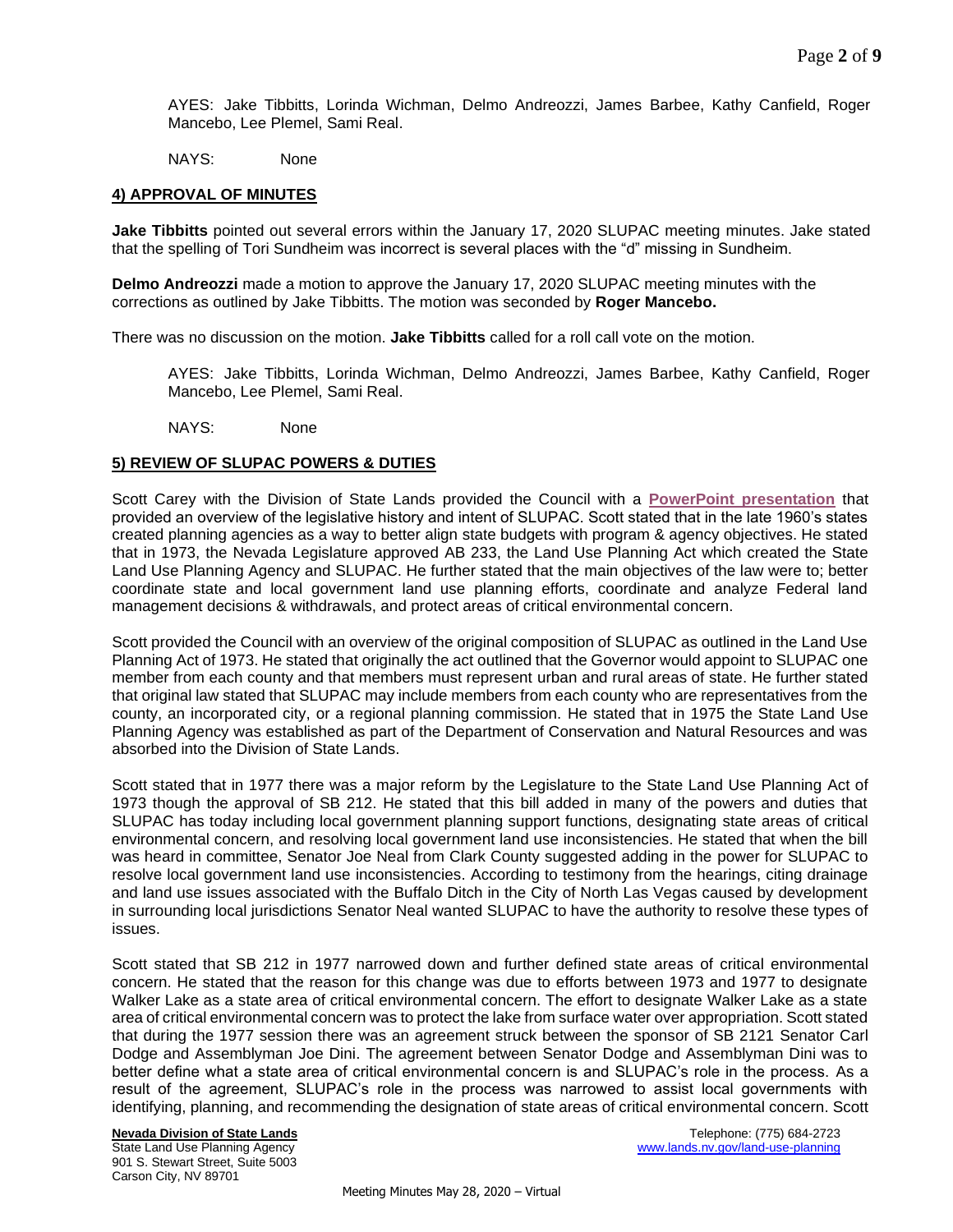stated that intent of the SB 212 was that state areas of critical environmental concern would have the consent of the nearby local government and that these areas would be locally managed.

**Delmo Andreozzi** stated that he recalls within Elko County and near the City of Elko that there weren't any zoning and land use ordinances in place until the 1970's. Delmo stated that this appears to be around the same timeline as when the SLUPAC statute was approved. He further stated that there seems to be a connection between the timing of NRS 278 (Zoning and Subdivision regulations) and the need to resolve local government land use inconsistencies.

Scott Carey, with the Division of State Lands stated that he agrees and that the timing of NRS 278 and the creation of SLUPAC are likely tied together. He stated that the legislature's intent of authorizing local governments to regulate their growth through the implementation of subdivision and zoning ordinances was to implement a master plan and better plan land uses throughout the state.

**Jake Tibbitts** thanked Scott for putting this presentation together and for sharing this research with the Council. He stated that he felt this information would be helpful for the Council's discussion later on the agenda about changing the SLUPAC statute during the next legislative session.

# **6) ELECTION OF FOUR MEMBERS TO SERVE ON THE SLUPAC EXECUTIVE COUNCIL**

Scott Carey with the Nevada Division of State Lands provided an overview of the **[staff memo](http://lands.nv.gov/uploads/documents/Meeting_PacketSm.pdf)** for this item that was included as page 25 of the meeting packet. Scott stated that the last appointed members of the SLUPAC Executive Council were Sami Real (Clark County), Jim French (Humboldt County), Laurie Carson (White Pine) and Austin Osborne (Storey County). He stated that that the terms of all previously appointed members to the Executive Council have expired and the Council needs to appoint 4 new members. He stated that in accordance with NRS 321.755 (2), the four new members appointed should be representative of the various areas of the state. He stated that prior to the meeting, he did reach out to **Jim French** and **Sami Real** to gauge their interest in serving on the Executive Council again. Jim and Sami both indicated to him that they both would be willing to serve on the Executive Council if appointed by the Council. He reminded the Council that in terms of time commitment, the Executive Council only meets when requested.

**Jake Tibbitts** stated that he felt that it was important that the Executive Council have representation from Clark County and that he would support appointing **Sami Real** to the Executive Council. He stated that he felt that **Jim French** would be a good appointment to the Executive Council and that Jim would be a good representative of northwestern Nevada. He asked if **Lorinda Wichman** would be willing to serve on the Executive Council.

**Lorinda Wichman** stated that she would be willing to serve on the Executive Council.

**Jake Tibbitts** stated that he felt that **Lee Plemel** would be a good appointment to the Executive Council and could represent the urban areas of Western Nevada well. He asked if **Lee Plemel** would be willing to serve on the Executive Council.

**Lee Plemel** stated that he would be willing to serve on the Executive Council.

**Roger Mancebo** made a motion to appoint **Jim French, Lorinda Wichman, Sami Real,** and **Lee Plemel** to term two-year terms on the SLUPAC Executive Council. The motion was seconded by **Delmo Andreozzi.** 

There was no discussion on the motion. **Jake Tibbitts** called for a roll call vote on the motion.

AYES: Jake Tibbitts, Lorinda Wichman, Delmo Andreozzi, James Barbee, Kathy Canfield, Roger Mancebo, Lee Plemel, Sami Real.

NAYS: None

## **7) REVIEW AND POSSIBLE REVISIONS TO SLUPAC BYLAWS**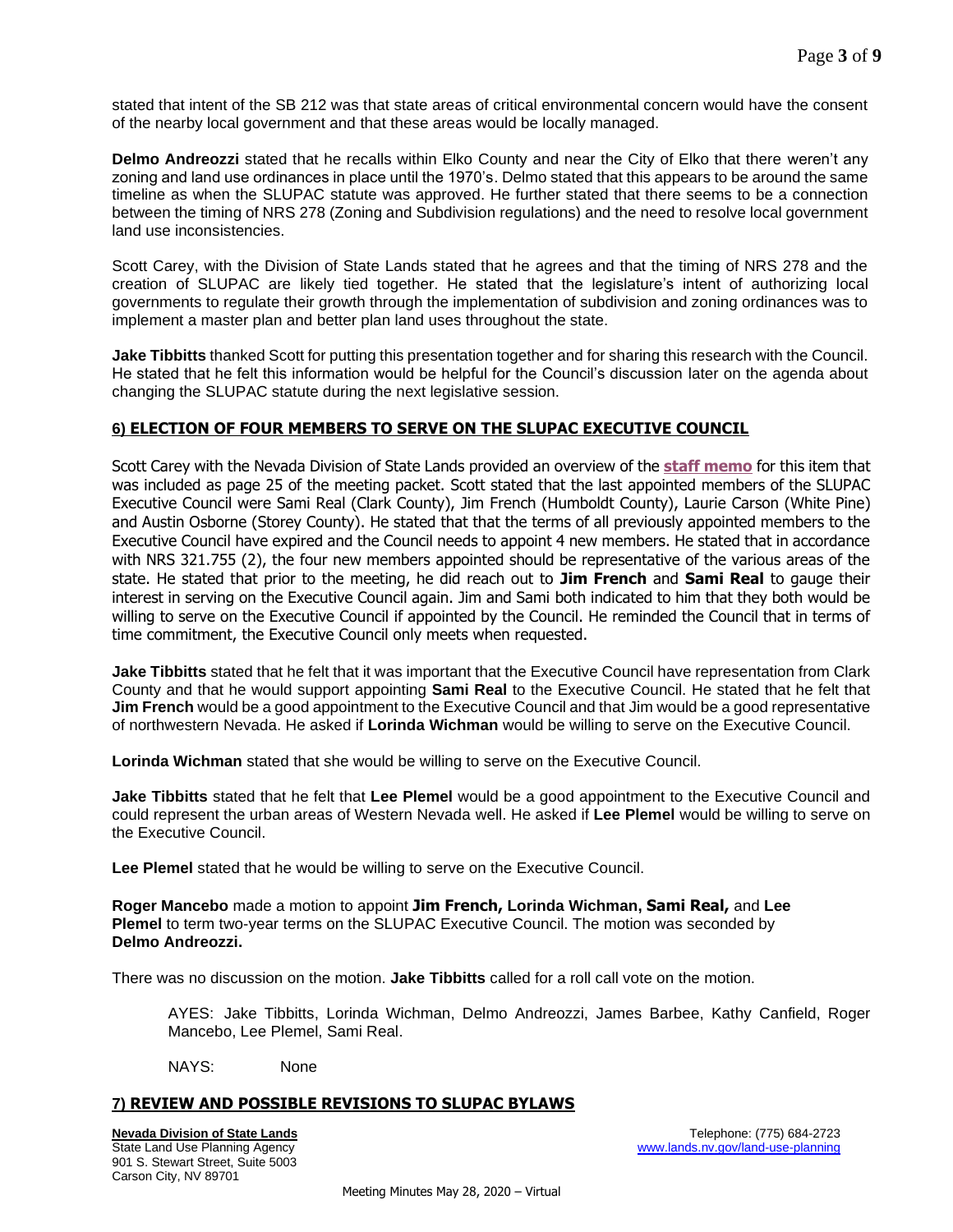Scott Carey with the Nevada Division of State Lands provided an overview of the **[changes to the SLUPAC](http://lands.nv.gov/uploads/documents/Meeting_PacketSm.pdf)  [bylaws](http://lands.nv.gov/uploads/documents/Meeting_PacketSm.pdf)** made at the January 17, 2020 meeting that was included as pages 26-29 of the meeting packet. Scott stated that the intent of this item was to confirm with the Council the changes that were made at the last meeting and to see if there were any other changes to the bylaws that the Council would like to make.

**Jake Tibbitts** brought up a concern about Section 2.5 of the Bylaws which require the Council to follow Roberts Rules of Order. Jake stated that the Council does not follow Roberts Rules of Order perfectly and that there are very few governing bodies in the state that do. He stated that one change that he would like to me made to this section of the bylaws is to add that the Council will follow the latest version of Roberts Rules of Order.

**Lorinda Wichman** stated that she understands why the Council would want to follow Roberts Rules of Order because it helps with establishing the proper decorum for the meeting. Lorinda stated that the Council has never had a problem with losing control of a meeting with the public or with the members of the Council. She stated that following Roberts Rules of Order can be a good guide to running a meeting but if you have to follow them perfectly it could prove problematic. She further stated that her preference would be to remove the requirement to follow Roberts Rules of Order as outlined in Section 2.5 of the bylaws and to stick the requirements for running a public meeting as outlined in Nevada Revised Statutes (NRS).

Tori Sundheim with the Office of Attorney General stated that following Roberts Rules of Order can be a good guideline for the Council to run its meetings. Tori stated that if the bylaws require the Council to follow Roberts Rules of Order perfectly, then that requirement could be more burdensome to the Council than helpful.

**Jake Tibbitts** stated that the chair of the meeting does govern the control of the meeting and that as long as the requirements of the open meeting law are be followed it doesn't matter that much how the meeting is being run. Jake stated that his preference would be to remove section 2.5 of the bylaws.

**Lorinda Wichman** made a motion to remove section 2.5 of the SLUPAC bylaws. The motion was seconded by **Roger Mancebo.**

There was no discussion on the motion. **Jake Tibbitts** called for a roll call vote on the motion.

AYES: Jake Tibbitts, Lorinda Wichman, Delmo Andreozzi, James Barbee, Kathy Canfield, Roger Mancebo, Lee Plemel, Sami Real.

NAYS: None

At 9:50 AM **Jake Tibbitts** called for a 5-minute recess for the meeting.

At 9:55 AM **Jake Tibbitts** called the meeting back to order.

Scott Carey with the Nevada Division of State Lands asked for the Council for clarification on whether the changes to bylaws made at January 17, 2020 meeting were correct and made to the satisfaction of the Council. Scott stated that it would be helpful for staff if the Council could take action to reaffirm the changes to the bylaws made at the January 17, 2020 meeting.

**Lorinda Wichman** made a motion to accept the bylaws as amended from January 17, 2020 SLUPAC meeting. The motion was seconded by **Sami Real.**

There was no discussion on the motion. **Jake Tibbitts** called for a roll call vote on the motion.

AYES: Jake Tibbitts, Lorinda Wichman, Delmo Andreozzi, James Barbee, Kathy Canfield, Roger Mancebo, Lee Plemel, Sami Real.

NAYS: None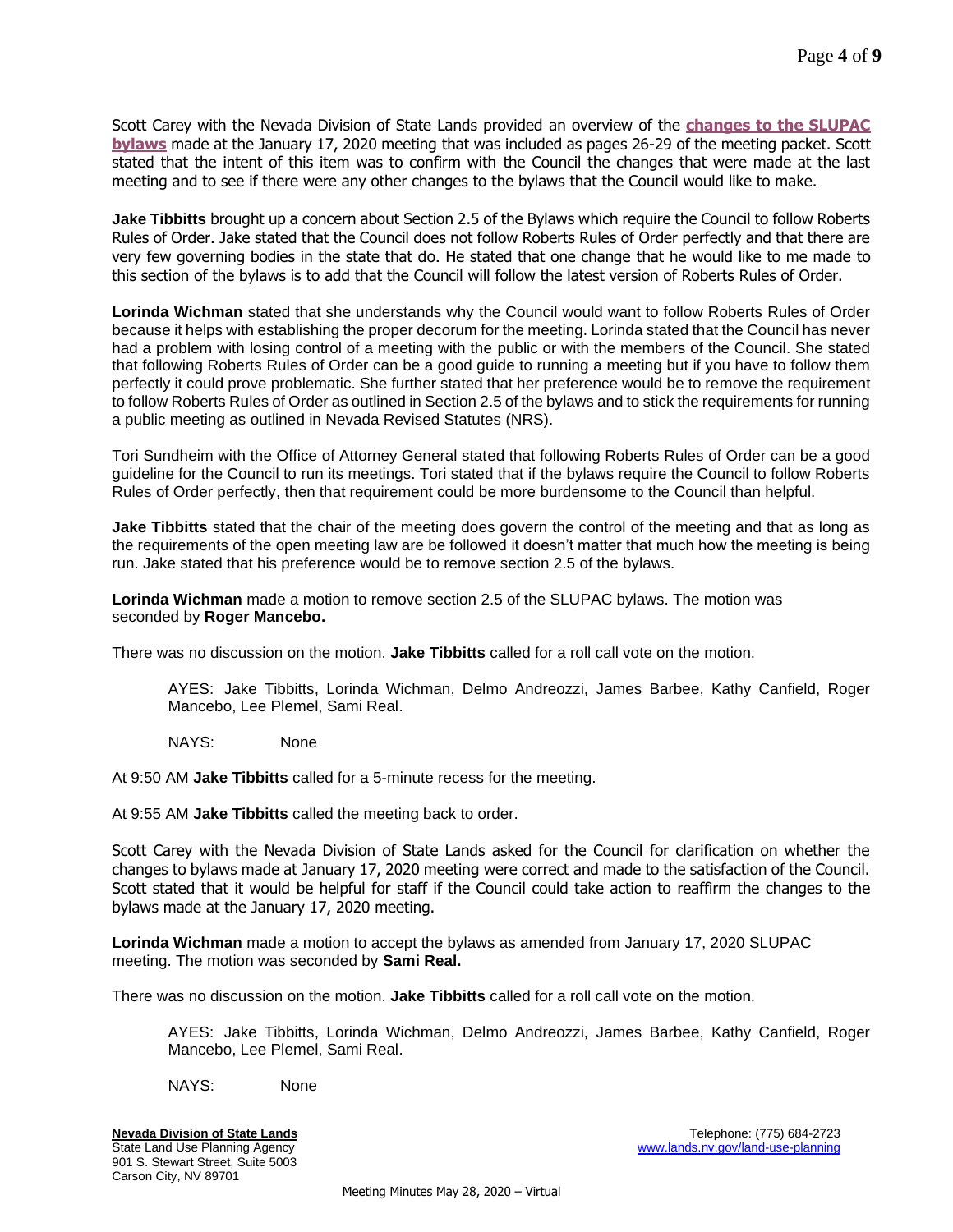# **8) DISCUSSION AND RECOMENDATION ON POTENTIAL SLUPAC LEGISLATIVE CHANGES**

Scott Carey with the Nevada Division of State Lands provided an overview of the **[conceptual changes to the](http://lands.nv.gov/uploads/documents/Meeting_PacketSm.pdf)  [SLUPAC statute](http://lands.nv.gov/uploads/documents/Meeting_PacketSm.pdf)** that was included as pages 30-31 in the meeting packet. Scott stated that this item was a follow up to the January 17, 2020 meeting where the staff committed to presenting conceptual changes to the SLUPAC statute NRS 321.740. He stated that the staff wanted to present these concepts to the Council for discussion and was seeking direction from the Council on how to proceed with the proposes changes to the statute.

Scott provided the Council with an overview of four conceptual changes to the SLUPAC statute. The first conceptual change was to add two non-voting members to the Council representing the Nevada League of Cities and the Nevada Indian Commission. The second conceptual change was to have a member's term on SLUPAC coincide with their term in office if they are an elected official. The third conceptual change was to add the ability for counties to appoint an alternate member to the Council to attend and vote in meetings when the appointed member is unable to attend. The fourth conceptual change was to clarify and make explicit the duties of SLUPAC (through its Executive Council) to serve as mediator, provide technical assistance, resolve land use inconsistencies between local governments, and recommend to the Governor land use planning policies for Areas Critical of Environmental Concern.

**Lorinda Wichman** asked for additional information concerning the conceptual change regarding a Council member's term coinciding with their term as an elected official. Scott Carey with the Nevada Division of State Lands stated that under Nevada Revised Statutes (NRS) the Governor will appoint a member to the Council for a 3 year term and that the term doesn't always match up with the term of office if that member of the Council is an elected official. He stated that the intent of this change is to make sure that the term on the Council coincides with their term in office.

**Lorinda Wichman** stated that in December she will be termed out as County Commissioner and that her term on SLUPAC and the Executive Council will go past December. **Jake Tibbitts** stated that intent of this change would be to still allow a county to reappoint or allow for a termed out elected official to continue serving on the Council. He further stated that the proposed change would also allow a county to appoint a new member to the Council if the elected official is termed out or no longer in office.

**Jake Tibbitts** provided a summary of the first conceptual change which would add two non-voting members to the Council representing the Nevada League of Cities and the Nevada Indian Commission. Jake stated that he felt the addition of these two entities to the Council would be helpful for land use planning coordination and would be similar to the recent addition of the Nevada Association of Counties a non-voting member on the Council. He called for any comments or questions regarding this conceptual change from the Council. There were no comments or questions from the Council.

**Jake Tibbitts** provided a summary of the second conceptual change related to the term on SLUPAC and an elected official's term in office. He called for any comments or questions regarding this conceptual change from the Council.

**Delmo Andreozzi** stated that he felt that this conceptual change should be tweaked to allow each county to appoint an elected official or staff member as its representative on the Council. Delmo stated that the way this change is presented it makes it seem like a county must appoint an elected official as its representative on the Council. He stated that his preference would be to allow each county to have the flexibility to appoint whomever they want, whether it's a staff member or elected official.

Scott Carey with the Nevada Division of State Lands stated that he understands the points that have been brought up from the Council concerning the second conceptual change. Scott stated that the staff is receiving clear direction from the Council that this bill draft request should be written to allow each county the flexibility to appoint their representative to the Council as they see fit, whether that be an elected official or staff member.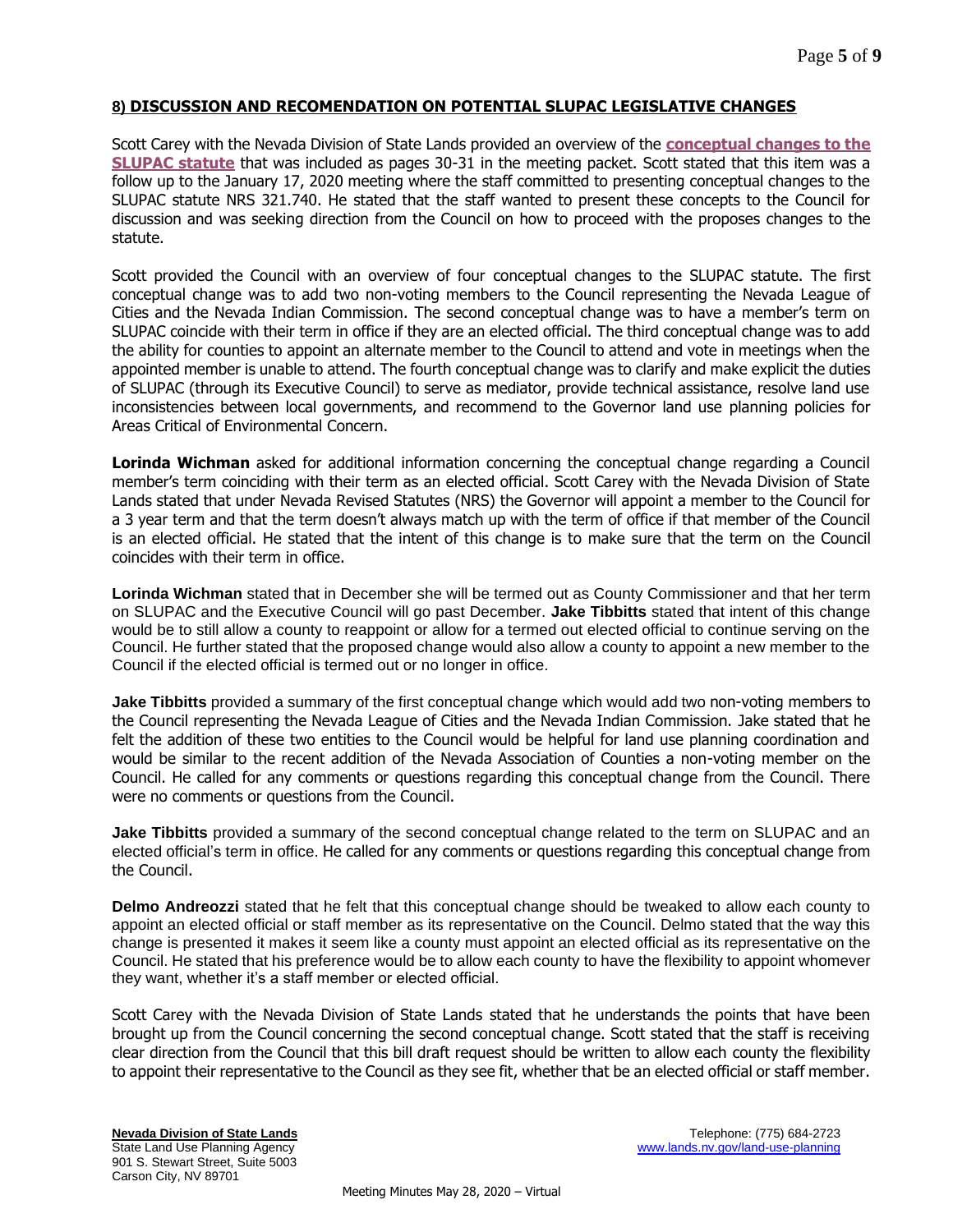**Jake Tibbitts** provided a summary of the third conceptual change which would allow a county to appoint an alternate member to the Council. Jake stated that he supports allowing counties to send an alternate member to represent it on the Council. He also stated that he believes that allowing alternate members may result in some loss of authority because all members of the Council are appointed by the Governor. He stated that in his experience on other boards that allow alternates, that sometimes the alternate members are the only ones who participate in the meetings. He called for any comments or questions regarding this conceptual change from the Council.

**Lorinda Wichman** stated that she also feels that alternates are important and questioned whether it would be worth it to have all alternate members go through the formal appointment process with the Governor's Office. Scott Carey with the Nevada Division of State Lands stated that having alternative members go through the formal appointment process with the Governor's Office could create additional work for staff and the Governor's Office and possible delays in the appointment process. He stated that NRS 321.740 (3)(b) does allow for a county's nomination to become effective if the Governor does not act upon the county's nomination within 30 days.

**Lorinda Wichman** stated that she feels a county's representative on the Council becomes more important in they are appointed by the Governor through the formal appointment process. Lorinda added that a formal appointment from the Governor gives the work of the Council more weight and importance. She further stated that the Council also can conduct business with majority of those present and that allowing an alternate member may not be as important.

**Jake Tibbitts** stated that he agreed and that allowing alternate members on the Council could create some consistency issues in terms of representation on the Council. Jake stated that he is leaning towards not pursuing a change the Council's statute to allow for alternate members.

**Sami Real** stated that she agrees and that the Council only meets once a quarter and that it's important that all appointed members to participate. Sami expressed concerns about having alternate members serve on the Council who then would become de facto regular members and abusing the alternate allowance.

**Delmo Andreozzi** stated that his intent with allowing counties to have alternate members was so that each county could have representation on the Council when the regular member is unable to attend the meeting. He stated that alternate members who do attend meetings should not be voting members. He stated that he felt alternate members could be there to share technical expertise and information during the meetings.

**Jake Tibbitts** stated that Delmo shared a good point with the purpose of alternate members and suggested that this could be something that the Council could revisit in the bylaws at a later date. Jake stated that he saw value in allowing a county to have a non-voting alternate member attend and participate in the meeting for the purposes of sharing information with the Council about their respective county. He stated that he felt that this type of alternate member could be allowed today and isn't something that needs to be addressed in the statute but rather in the bylaws.

**Lorinda Wichman** stated that as a public body, the Council does allow anyone from the public to attend its meeting and speak during public comment as required in the open meeting law.

Scott Carey with the Nevada Division of State Lands stated that staff understands the direction from the Council and they will not pursue the conceptual change to allow for alternate members. Scott stated that staff understands the intent of allowing non-voting alternate members for the purposes of information sharing. He further stated that staff will work on an amendment to the Council's bylaws to allow for this type of non-voting alternate member for consideration at a future meeting.

**Sami Real** stated Clark County has transitioned its public meetings to a virtual format because of the pandemic and they have found this format has been beneficial to allow for additional public input. Sami asked if the Council will be having more of its meetings be available virtual in the future. She stated that with a virtual format or the availability of teleconference, that more members of the Council could be able to participate in meetings.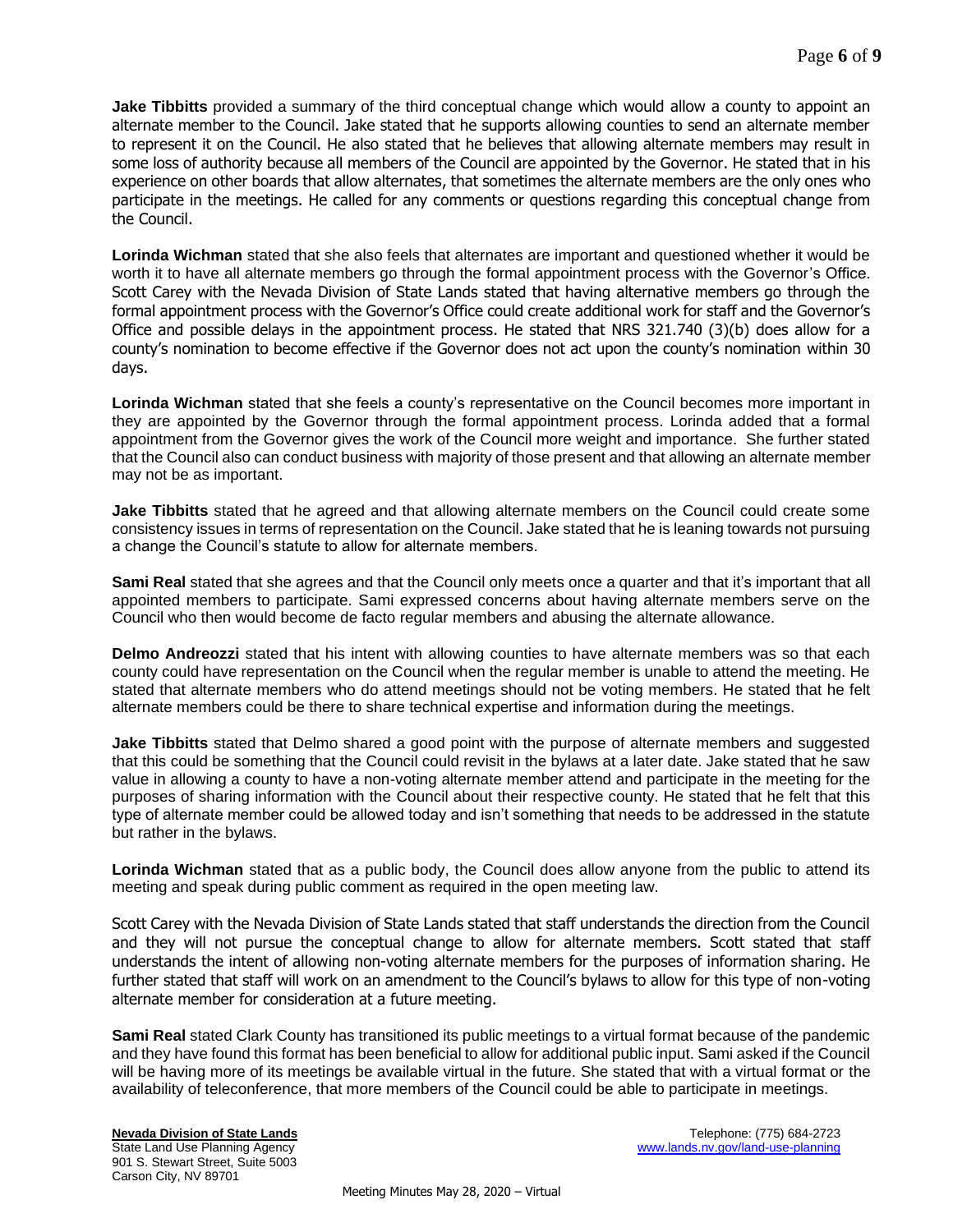**Jake Tibbitts** stated that he agreed with Sami's thoughts on virtual meetings and suggested that the Council have more of its meetings be available virtually or through teleconference to allow for greater participation.

Charlie Donohue with the Nevada Division of State Lands stated he felt that virtual or teleconference availability would be beneficial to the Council and public. Charlie stated that the staff will look into having more virtual or teleconference availability for future Council meetings. He stated that due to the locations of some Council meetings, technology wise it may not always be possible to have virtual or teleconference availability.

**Jake Tibbitts** provided a summary of the fourth conceptual change to clarify and make explicit the duties of the Council. Jake stated that he feels strongly that the Council needs to clarify what it is already doing with respect to passing resolutions and establishing land use policy for the state. He stated that the Council recently had passed resolutions and sent letters establishing a position and recommending land use policy changes for the Nevada Test and Training Range and Fallon Range Training Complex land expansions. He stated that the statute allows for the Council to only advise the Administrator of the Division of State Lands on policy and that it is not explicitly allowed to take its own position or issue land use policy recommendations. He stated that the statute should be changed to allow the Council to make its own statements of policy and issue land use recommendations consistent with the Administrator of the Division of State Lands.

**Delmo Andreozzi** stated that the Council should take Jake's recommendations a step further and make it explicit within the statute that the Council will have the ability to weigh in on Federal land use issues. Delmo stated that the Council has taken on issues related to RS 2477 roads in the past and that he felt it would be good to have the Council weigh in on wildfire, targeting grazing, and other Federal land management issues.

**Jake Tibbitts** stated that the Council will prepare general policy statements on Federal land management and land use planning issues under NRS 321.7355 along with the State Land Use Planning Agency (SLUPA). Jake stated that under NRS 321.7355 (4) the agency does have the authority to provide comments and issue statements of policy regarding Federal land issues. He further stated that when the agency does provide comments and issue statements of policy, the agency is supposed to seek the recommendation of the Council. He stated that the way the statute is now, it seems cumbersome for the Council have to go through the Administrator of the Division of State Lands in order to issue statements of policy.

Scott Carey with the Nevada Division of State Lands stated that staff understands the direction from the Council on this conceptual change. Scott stated that staff will take a look at the language in NRS 321.7355 and draft changes to the statute for the Council to consider at the next meeting.

Tori Sundheim with the Office of Attorney General stated that she is available to assist the Council and staff with drafting potential changes to the SLUPAC statute. Tori stated that in the past it has been very beneficial to have the Council vote to pass resolutions and provide its recommendations on land use planning policy and land management projects.

**Jake Tibbitts** suggested that the Council take a look at changing the duties of the Council as outlined in NRS 321.750 to add in the authority for the Council to provide its own statements of policy and issue land use planning policy recommendations. Jake suggested that another subsection be added to NRS 321.750 to allow the Council in concurrence with the State Land Use Planning Agency to provide advice, recommendations, and statements of policy regarding any Federal, State, or Local government land use planning policy or land management activity.

# **9) COUNTY PLANNING UPDATES**

**Jake Tibbitts,** Eureka County:

Jake stated that the biggest land use issue in the county right now is the ongoing fight over the management of water resources in the Diamond Valley. He stated that recently the county has seen a couple of large-scale solar projects show interest in the county. He stated that one such project seeks to connect into the existing Falcon to Gondor transmission line located in the south end of the Diamond Valley. He stated that this transmission line does have additional capacity and the developer is working with property owners in the area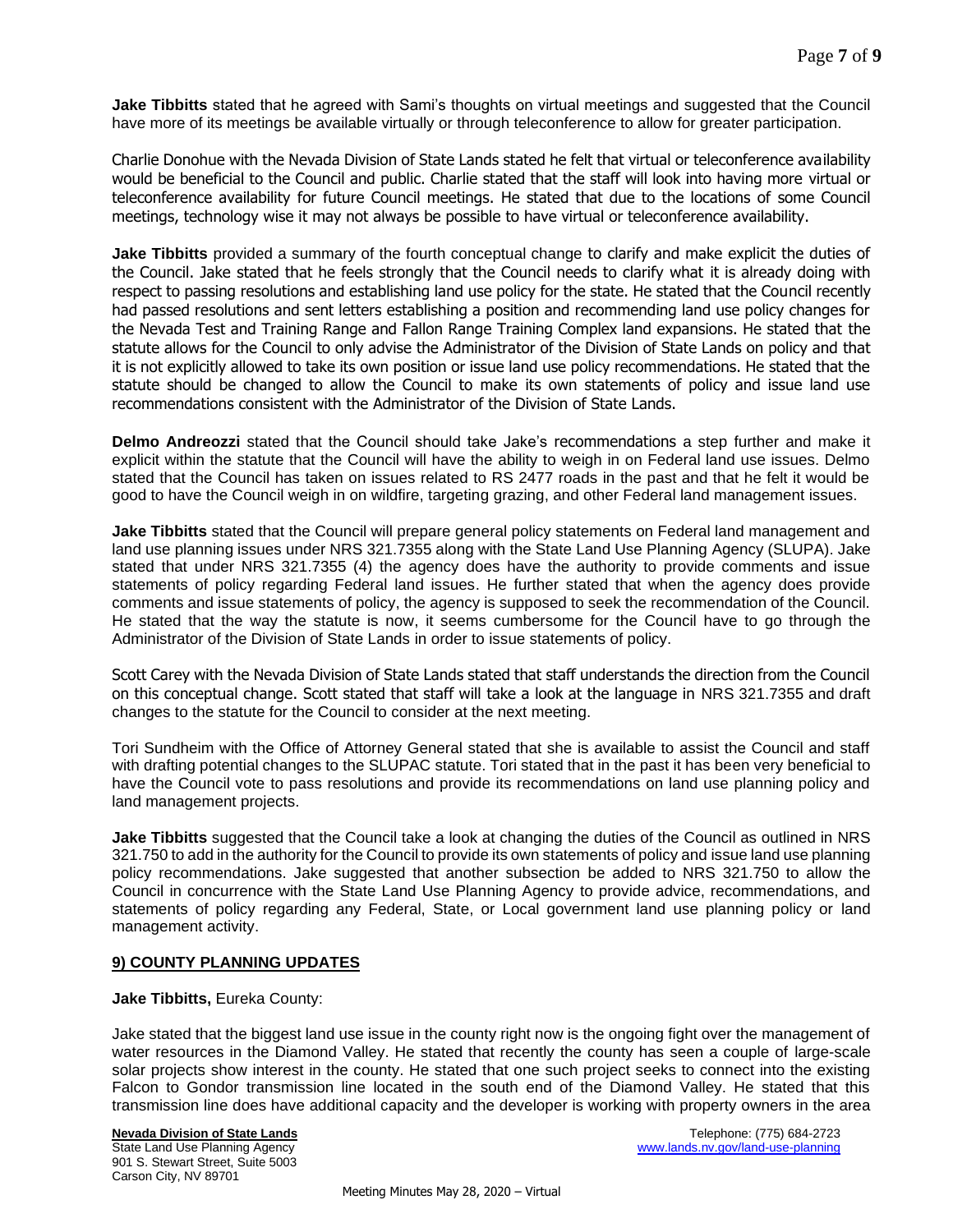on a project that could spur land use changes. He stated that with the recent downturn in the economy gold prices are at near all-time highs which is spurring additional mining exploration activities within the county.

## **Lee Plemel**, Carson City:

Lee stated that he recently participated in a webinar with Dr. Fred Steinmann of the University of Nevada concerning the economic impact of the COVID-19 pandemic. He stated that overall, the outlook is pretty grim with respect to retail sales and gaming revenues. He stated that this projected loss of revenue will likely impact all the counties and that future planning projects over the next year or longer may be delayed.

#### **James Barbee,** Churchill County:

James stated that last week the county's lands bill was released in Congress by Congressman Amodei. He stated that the lands bill attaches to other counties and is includes some of the mitigation proposals that Navy made with the proposed expansion of the Fallon Range Training Complex

#### **Lorinda Wichman,** Nye County:

Lorinda stated that the County has been reviewing a proposed solar project that is in Clark County but located near the border with Nye County. She stated that the County has concerns with the use of water associated with the proposed solar project.

#### **Sami Real**, Clark County:

Sami stated that she did not have update for Clark County. She offered to talk with Lorinda Wichman about the proposed solar project near Nye County.

#### **Roger Mancebo,** Pershing County:

Roger stated that Pershing County continues to review and wait to see whether the Fallon Range Training Complex will take more land from the county. He stated that the Pershing County lands bill is in some turmoil once again and that the county is waiting to see how the bill progresses in Congress.

## **Kathy Canfield,** Storey County:

Kathy stated Storey County continues to work on its RS 2477 road inventory. She stated that county has hired Farr West Engineering to develop a water resources plan for the county. She stated that the county expects to complete the water resources plan by October and that the RS 2477 road inventory should be completed by mid-summer.

#### **Colby Prout**, Nevada Association of Counties:

Colby stated that NACO is working to support all of the counties and is sharing additional information to assist with their response to the COVID-19 pandemic. He stated that NACO is also closely monitoring the actions of the Federal Government during this time to assist the counties with keeping up on the latest information.

Scott Carey with the Nevada Division of State Lands provided an update on the roster for the Council and how they continue to work with the Governor's Office on the backlog of formal appointments. He asked those members of the Council whose terms are expiring at the end of the year to begin the process with their County Commission's to seek reappointment or new appointees. He stated that the State Land Use Planning Agency is currently tracking 11 Federal lands bills and a **[list of the land](http://lands.nv.gov/uploads/documents/Meeting_PacketSm.pdf) bills** was provided on page 40 of the meeting packet. He also stated that the agency has completed with the Legislative Counsel Bureau the printing of the latest edition of the Laws Related to Planning publication.

## **10) FUTURE AGENDA ITEMS**